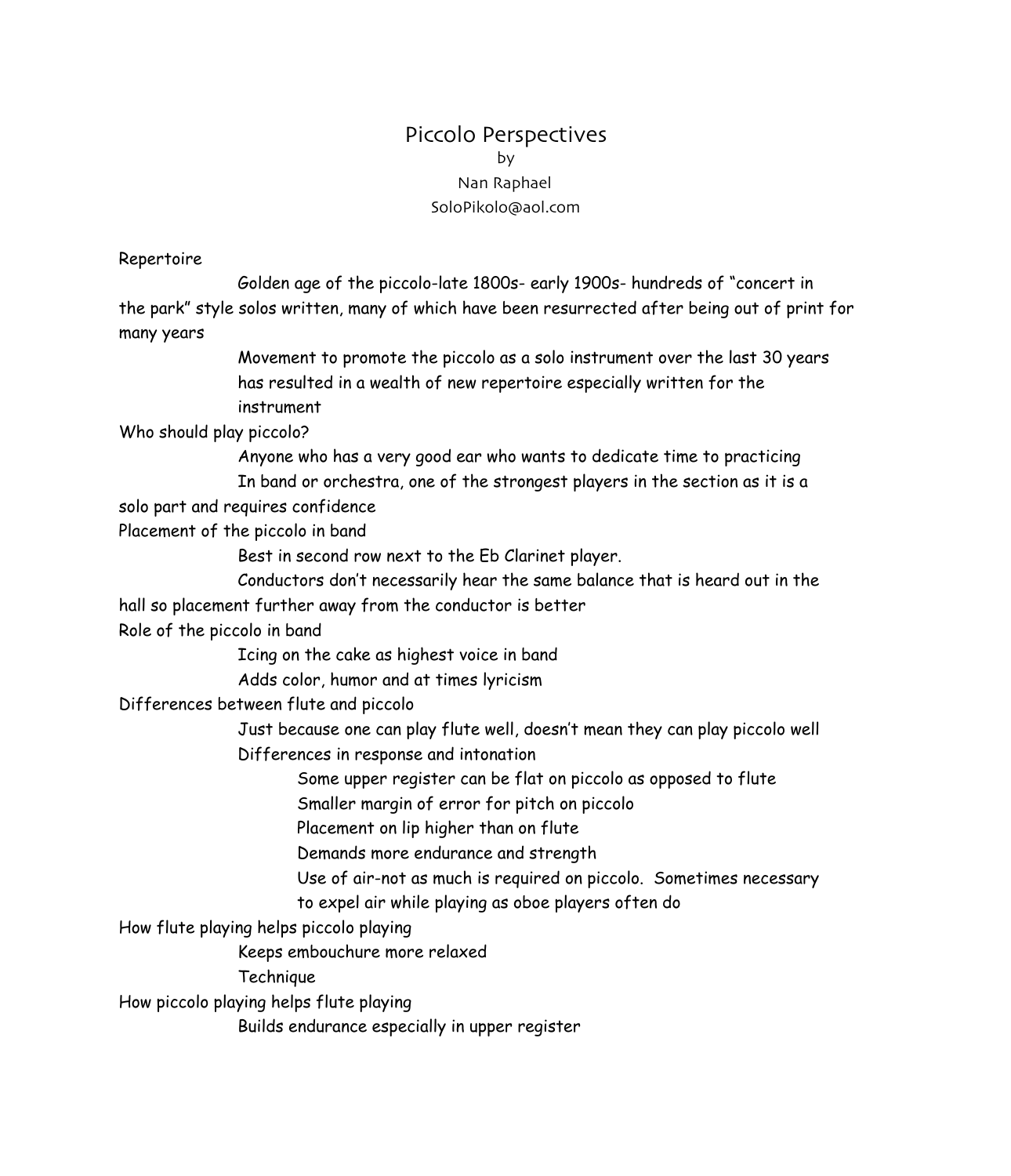|                        | Facilitates soft playing especially in upper register                                                            |
|------------------------|------------------------------------------------------------------------------------------------------------------|
| Use of vibrato         |                                                                                                                  |
|                        | Use sparingly especially in tutti passages for better blend                                                      |
|                        | Vibrato is generally narrower on piccolo than on flute                                                           |
|                        | Thumbport for piccolo- excellent aid for right thumb position                                                    |
|                        | Available through ABA music, Flute World                                                                         |
| Special fingerings     |                                                                                                                  |
|                        | Used to facilitate response in soft passages and improve intonation                                              |
|                        | A Basic Guide to Fingerings for the Piccolo-Steve Tanzer- Sopranino Press                                        |
|                        | The Complete Piccolo- Jan Gippo                                                                                  |
| Use of earplugs        |                                                                                                                  |
|                        | Changes perception of sounds so they take getting used to                                                        |
|                        | There are special earplugs for musicians. Contact your local audiologist.                                        |
|                        | Audiology Unlimited -located in Upper Marlboro MD                                                                |
|                        | e-mail-earlady@earthlink.net, phone-301-780-6770                                                                 |
|                        | A less expensive alternative- Sonic \$16.00                                                                      |
|                        | Better than foam or plastic earplugs                                                                             |
| <b>Instrument Care</b> |                                                                                                                  |
|                        | Swabs, ungummed cigarette paper, piccolo flag-(best for getting water out of inside                              |
|                        | edge of headjoint), BG cleaning cloth                                                                            |
|                        | Almond oil for wood instruments                                                                                  |
|                        | Regular maintenance                                                                                              |
| Choosing an instrument |                                                                                                                  |
|                        | How much do you want to pay?                                                                                     |
|                        | Metal vs wood                                                                                                    |
|                        |                                                                                                                  |
|                        | Metal-good for marching band, generally brighter, shriller sound<br>Wood-mellower and preferred by professionals |
|                        |                                                                                                                  |
|                        | A third good alternative-composite                                                                               |
|                        | Mellower than metal and wears well in all weather conditions<br>Reasonably priced                                |
|                        | Bore shape                                                                                                       |
|                        | Conical-smaller at foot end, provides more uniform sound throughout                                              |
|                        | range                                                                                                            |
|                        | Cylindrical- as implies, same width throughout-easier response in                                                |
|                        | upper register, but thinner sounding in low register                                                             |
|                        | Pads                                                                                                             |
|                        |                                                                                                                  |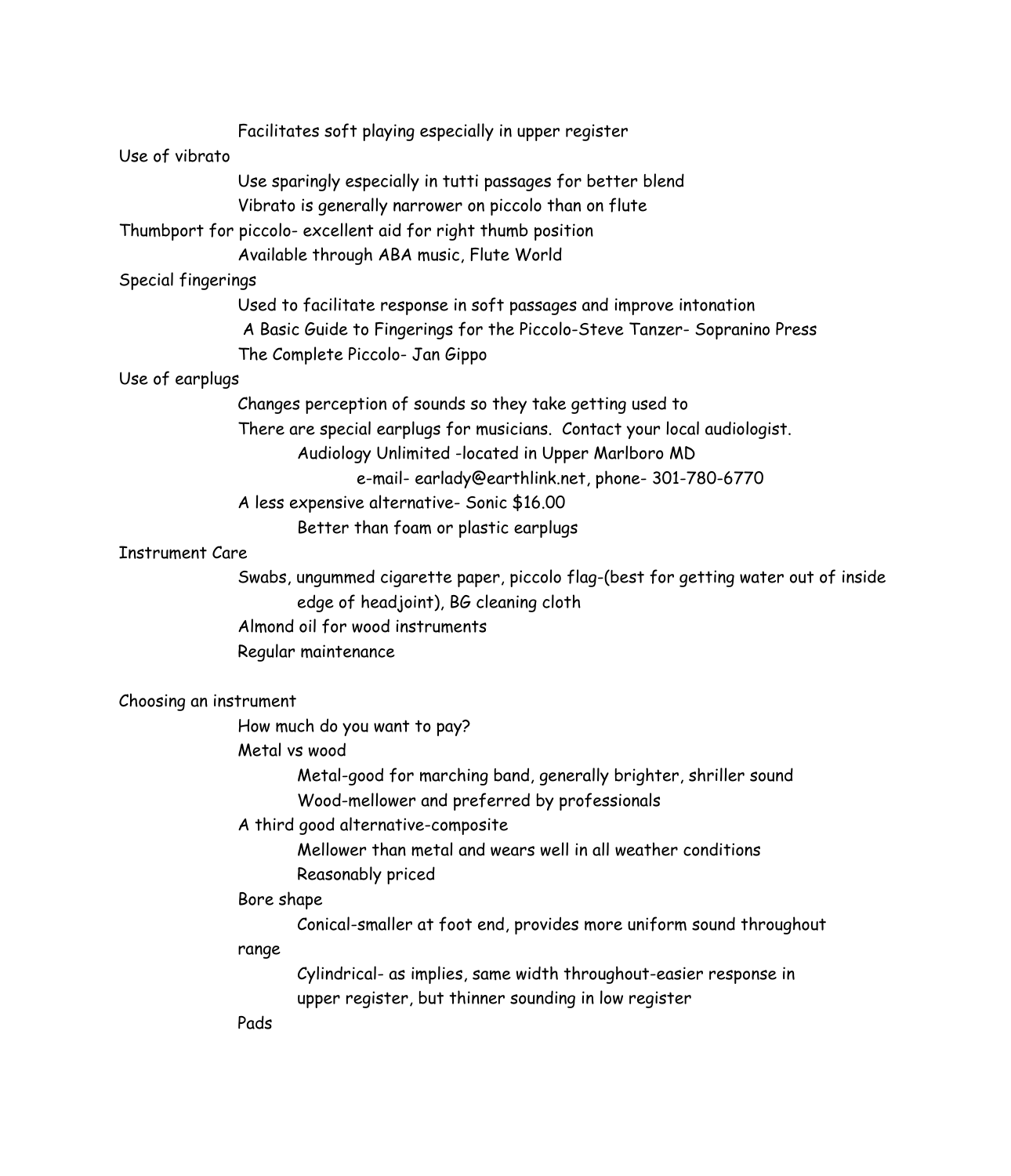Cork-excellent for varying weather conditions, durable and stable with temperature, air pressure and humidity changes. Drawback, they absorb a lot of water. Frequent swabbing prevents water buildup Valentino Greenback pads- variety of materials, long lasting Straubinger- multilayered synthetic materials make these more stable than traditional skin pads Play test for even scale, even response in all registers, Try all headjoint cuts when there are options Recommended Brands For Students Arista Armstrong Boston Legacy Brio- \$14-1600.00 composite or silver (Gemeinhardt) Briolette-grenadilla, high wave head, silver clad keys Dean Yang- \$1800.00 Di Zhao- DZP 100-ABS resin, silver plated mechanism and headjoint DZP 201- Grenadilla wood w/ silver plated mechanism Options- Silver head, silver head w/gold riser, C# trill, D# roller Emerson Flute Masters Co.-Japan wave or trad \$5700.00 Gemeinhardt-in silver, plastic and wood Roy Seaman now made by Gemeinhardt Resona by Burkart-\$1795-1880 Jupiter Piper- composite of grenadilla and other materials, "wash and wear". \$1450.00 Nagahara has a piccolo in the works New Voice from Guo-comes in many colors Orpheus- Orpheo, grenadilla, split E,silver-plated keys- \$960.00 Pearl PFP- approx. \$1,000 through a dealer Powell- Sonare \$7-900.00 (through a dealer)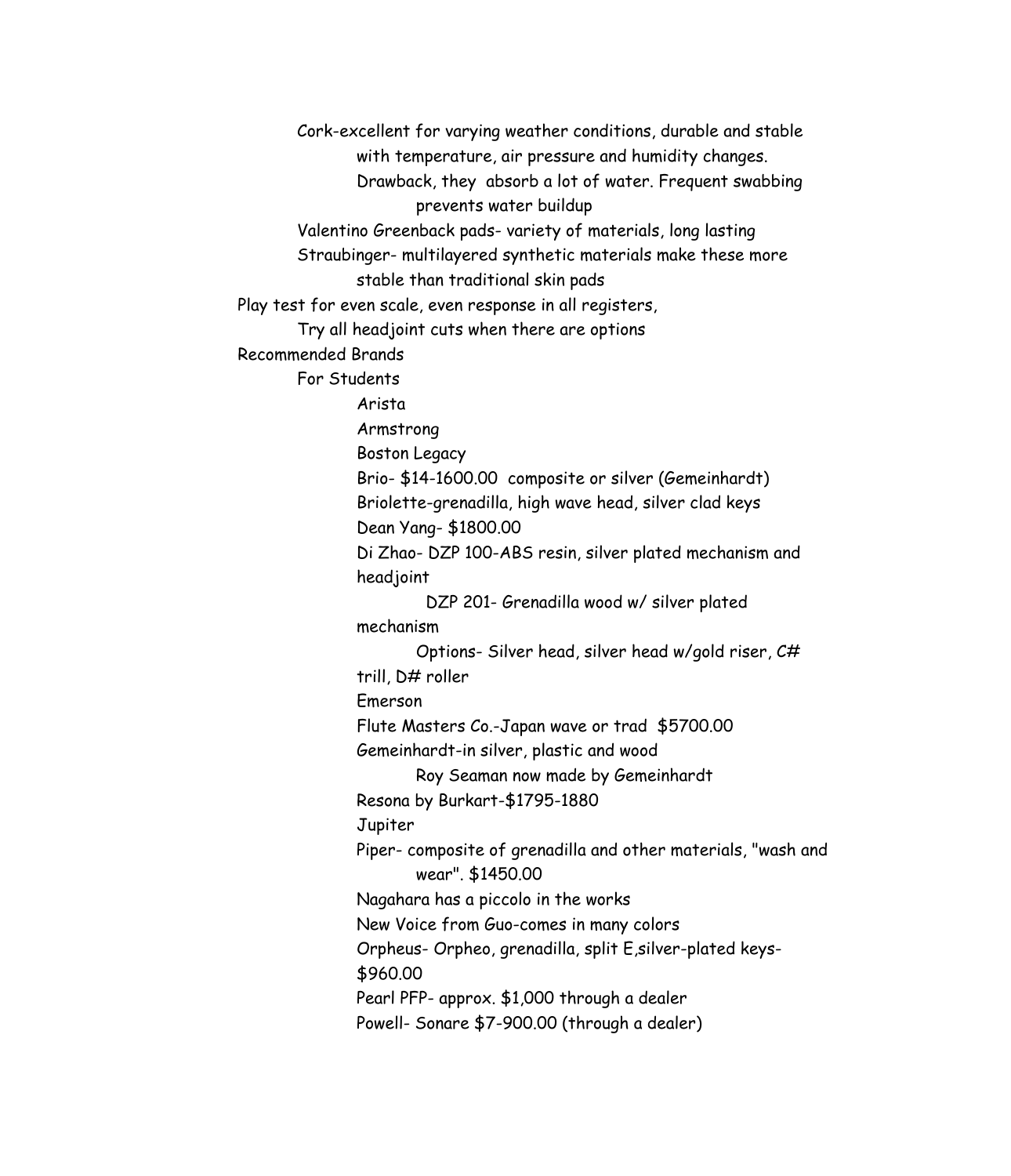Roy Seaman-Storm (made by Gemeinhardt)--all weather piccolo available with wave or straight headjoint Solexa- by Ho Fan Lee around \$800.00 Symphony from Xinhaidi Musical Instruments (China) Trevor James- Performer (\$1900)and Recital (\$2500)Models Yamaha Advanced student-professional (approx-\$2500.00-\$5500.00) Braun- also available with low C Bulgeroni Burkart Phelan Finda-Czech Republic, rosewood or grenadilla, trad or wave headjoints Hammig- new in Rosewood Haynes Josef from Japan-2 models Uguisu and Hibari, 4 headjoint styles, grenadilla, moopane or pink ivory Keefe (formerly Brannen) Powell Roy Seaman (Gemeinhardt) (also available with wave headjoint) Weissman Headjoint specialists David Chu Leonard Lopatin- new on the market Mancke Eldred Spell Jeffrey Wiessman Where to purchase instruments Your local dealer Flute World, Flute Specialists, Flute Center of New York, Flutistry, WoodwindBrasswind, JL Smith, for new and used instruments Flute Network--www.flutent.com or jan@flutenet.com Some big names in the piccolo world- Christine Beard, Jean-Louis Beaumaudier, Lois Bills-Herbine, Zart Dombourian-Eby, Danielle Eden, Lior Eitan, Mary Kay Fink, Jan Gippo,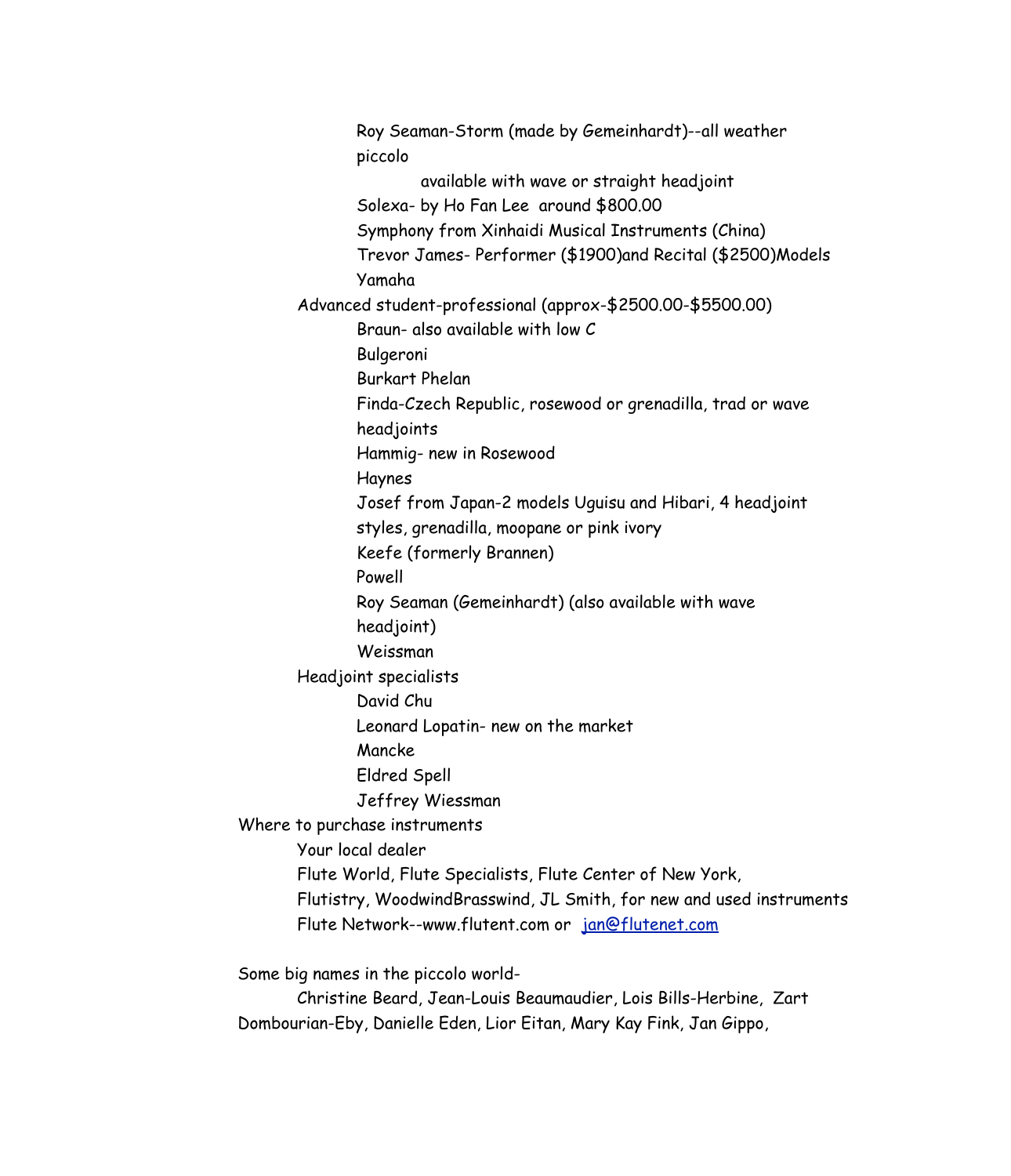Susan Glaser, Sarah Jackson, Patrick Healy, Regina Helcher, Walfred Kujala, Nicola Mazzanti, Kate Presia-Shaub, Laurie Sokoloff, Laurence Trott, Jeffery Zook

# RECOMMENDED REPERTOIRE LIST FOR INTERMEDIATE PICCOLOISTS

### Methods

A Basic Guide to Fingerings for the Piccolo-- Stephen Tanzer (Sopranino Press) Learning the Piccolo-- Clement Barone (Edu-tainment) Piccolo!Piccolo!-- Danielle Eden (Just Flutes) 140 Short Exercises and Studies- Tulou/Beaumadier Gerard Billaudot Ed. For more advanced players Exercises for the piccolo-- Jean-Louis Beaumadier (Gerard Billaudot) The Piccolo Practice Book-- Patricia Morris (Novello) Studium Techniki-- E. Towarnicki (PWM Ed.) Orchestral Excerpts for the Piccolo- Jack Wellbaum In the Limelight, Piccolo Solos and Technical Passages from the Symphonic Band Repertoire-- compiled by Nan Raphael (Flute.net Publications) Excellent source for selecting audition excerpts for seating challenges, competitions, military band auditions Contains excerpts from 75 standard and not so standard pieces from the

concert band repertoire

Piccolo Alone

 Ariel- Allan Blank (Falls House Press) A Piccolo Celebration-- Carson Cooman ( MMB Music, Inc.) The Fearless Whistler-- Michael Isaacson (Alry) 6/8 Dances-- Michael Isaacson (Alry) 6 Preludes- David Loeb The Little Hornpipe-- Ricky Lombardo (Alry) Lumiere de Soleil-- Claire Durand- Racamato (Hildegard Pub. Co.) Farndale Dances- Alan Rideout (Emerson Ed.) Three Dance Pieces- Klaus Roy ( Alry Pub.) Walking Songs- Gary Schocker (Presser)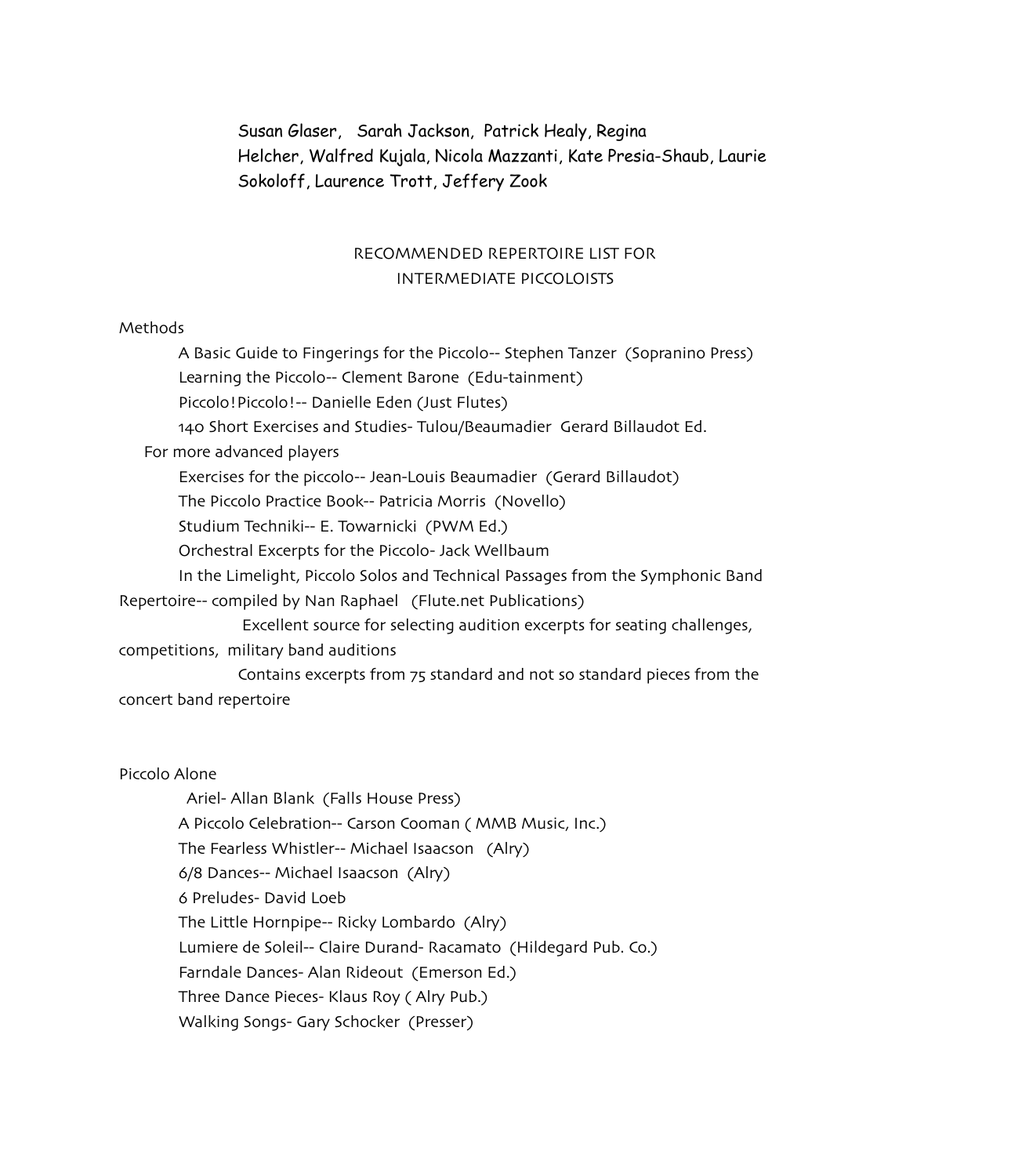Piccolo and Piano

Sonata Piccola- PDQ Bach (Theodore Presser Co.) Laura-- Bob Bullard (Kendor) Piccolo Americana- James Christensen (Kendor) Piccolo Francaise-- James Christensen (Kendor)k Piccol O' Reilly--James Christensen (Kendor) Chanson Gaie- Johannes Donjon Gerard Billaudot La Piccolette-- Pierre-Max Dubois (Ed. Le Rideau Touge) Fantasy- Willard Elliot (Southern Music) Pastorale et Danse- Maurice Faillenot Ed Robert Martin, B.P. Sonata in F Major-- G.P. Telmann (Rubank) Pieces for Piccolo-- Joseph Gething (Broadbent & Dunn) Berceuse- Paul-Agricole Genin (Billaudot) Pesky Piccolo- Eric Gross American Suite- Frank Hannaway (Frank Hannaway) Voluntary #1-- David Hogg (Voice of the Rockies) The After the Holidays Song-- Michael Isaacson (Alry) Fishlegs and Zipline-- Michael Isaacson (Alry) Niggun-- Micheal Isaacson (Alry) November Song-- Michael Isaacson (Alry) March of the Bluebirds-- Leos Janacek (Edition Peters) Wind in the PInes-- Clair W. Johnson (Rubank) The Entertainer-- Scott Joplin (Rubank) Passage-- Daniel Kelley (Resort Music) Meadowlark-- Paul Koepke (Rubank) Popinjay-- Paul Koepke (Rubank) Acrobatics-- Jessica Daniels Kozlowski (Alry) Winsey-- Ricky Lombardo ( Lombardo Music Pub) 4 Dances-- Scott Michal (Alry) The PIcc'in Suite-- Laura Pettigrew (Alry) Mazouk Galante-- Georges Rabol (Gerard Billaudot Ed) Nocturne-- Martin Rokeach (Alry) Piccolominio-- Walter Scholtes (Waterloo Music Co.) Polka op. 22-- Dmitri Schostakovich (Edition Musicus) Prelude and Fugue in G Major-- Dmitri Schostakovich (Leaf Publications) 2 Miniatures-- Thomas M. Schudel (Kendor) Hill Songs--Gary Schocker (Presser) A Night at the Opera-- Eldred Spell (Alry)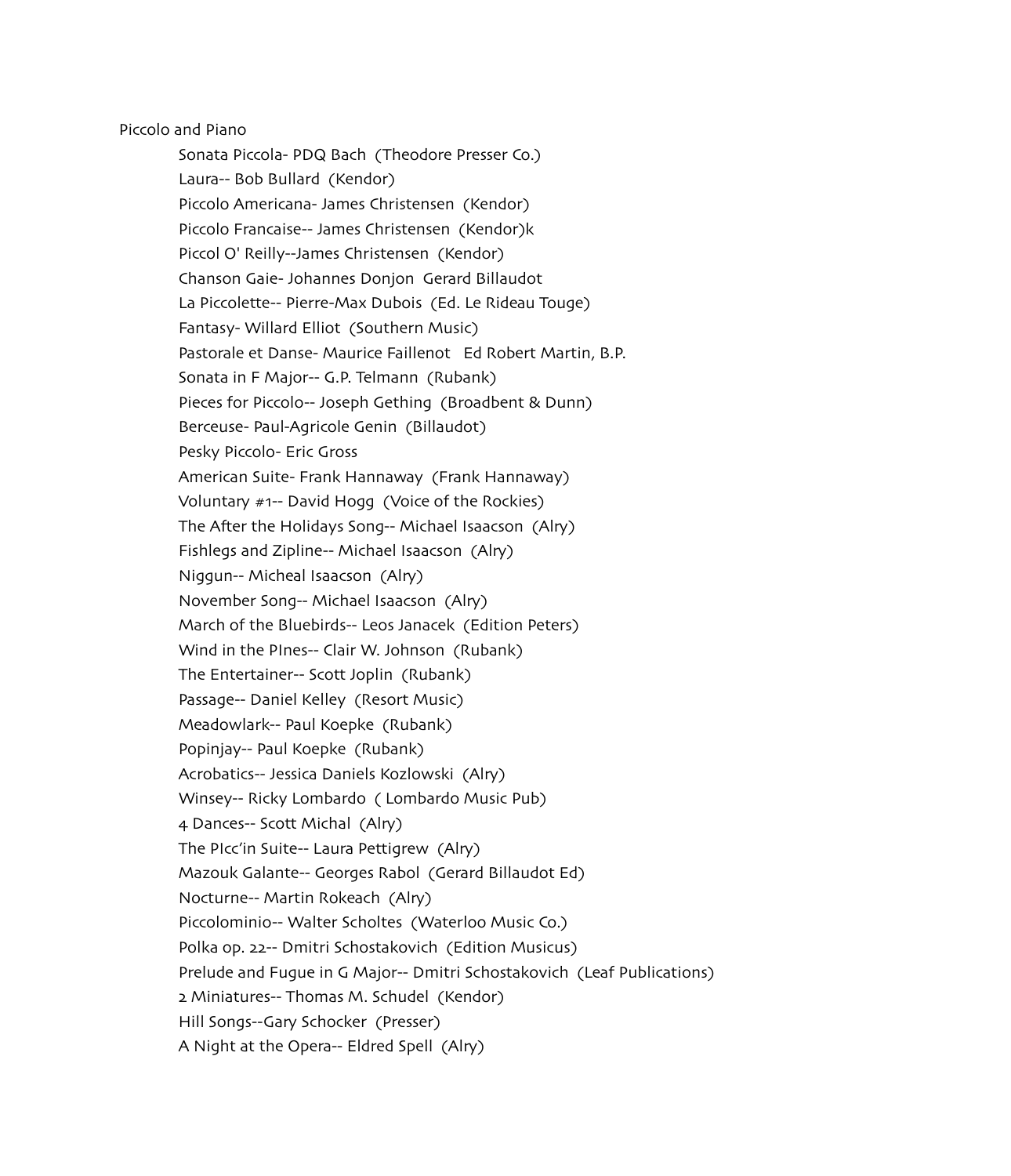Three Part Inventions-- Soulima Stravinsky (Sopranino Press) March Miniature-- Tchaikovsky (Alry) Sousa Suite No. 1-- arr. Laurence Trott (Alry) Sousa Suite No. 2-- arr. Laurence Trott (Alry) Mountain Air-- Steven Tung and Victor Wong (Flute.Net Pub) Tarantella Festivo-- Harold Walters (Rubank) Pipeaux 1934 Various composers (Ed. de L'Oiseau Lyre)

## Two Piccolos

Piccolo Polka-- Robert Burke, Jr. (Neil A. Kjos) Elkarrizketa- Roberto Casado

#### Piccolo and percussion

Le Tombeau de Mireille-- Henri Tomasi (Leduc)

#### Where to order music

Flute World (they have the best stock of piccolo music) 29920 Orchard Lake Rd Farmington Hills, MI 48067 Phone-248-855-0410 e-mail- flutes@fluteworld.com Web page- fluteworld.com

## Where to get more information about piccolo playing

The Complete PIccolo-a comprehensive guide to fingerings, repertoire and history, Compiled and edited by Jan Gippo Published by Theodore Presser Co. Flute Talk Magazine

There is a column called "Lets Talk Picc" just inside the back cover.

The Flutists Quarterly- the official magazine of the National Flute Association

The Flute List- listserv@listserv.syr.edu

The National Flute Association Website- http://www.nfaonline.org

You can also get information on regional and local flute clubs nationwide

#### at this website

PIccolo HQ Website, run by Christine Beard The Piccoloist.com

Some outstanding recordings worth listening to...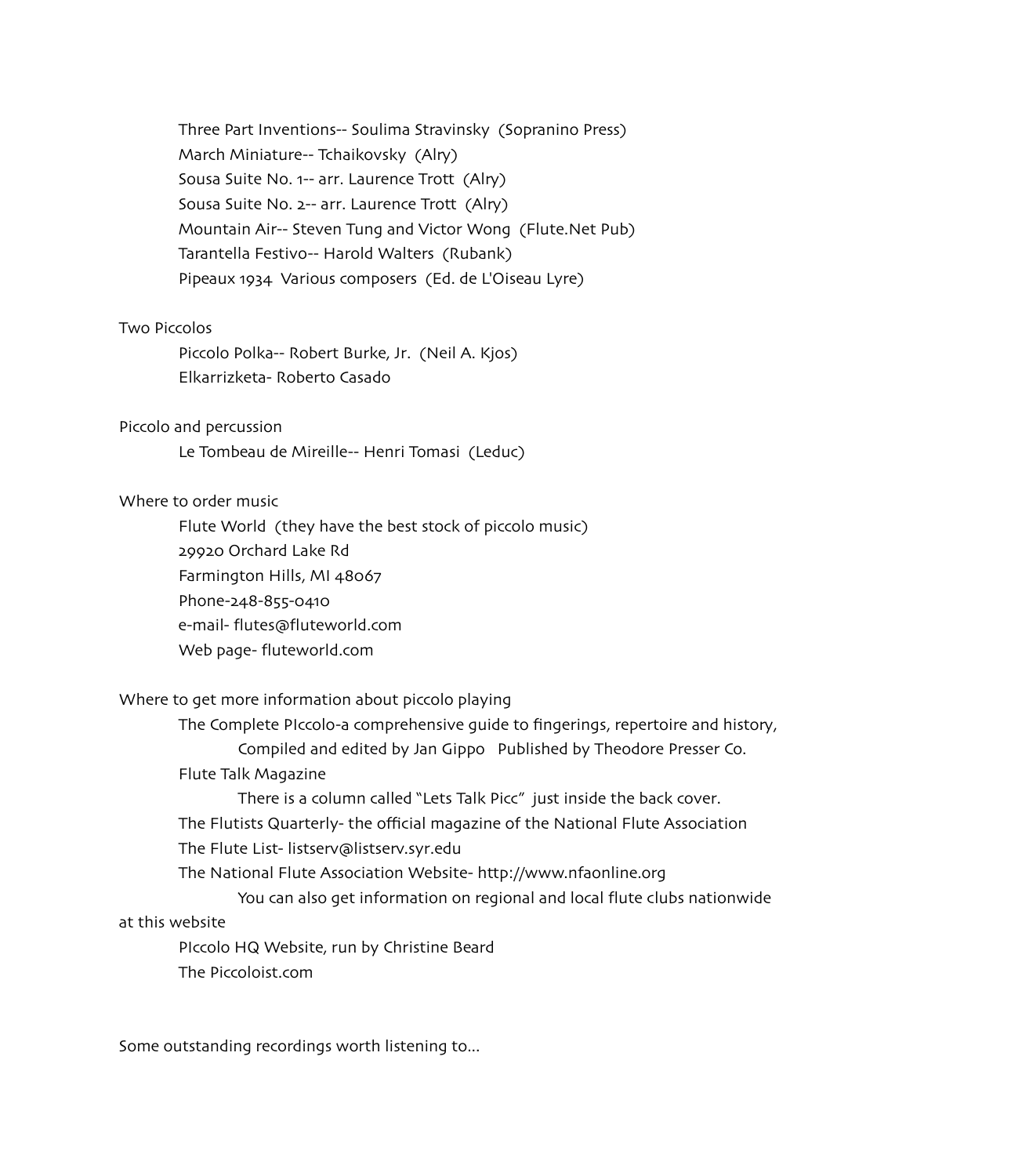A Night with the PIccolo- Nicola Mazzanti Bittersweet Music--Susan Glaser- piccolo by Koch International Classics Canto del PIccolo- Patrick Healy XXI 21 Productions. Inc. Grafiti / Prebliski- Matjaz Debeljak In Shadow, Light--Zartouhi Dombourian-Eby, piccolo by Crystal Records For the Birds--Laurence Trott, piccolo by Fleur De Son Classics From Rags to Riches, Laurence Trott Le Merle Blanc- Nola Exel Piccolo Four Hands, Nan Raphael/Nancy Mulholland, music for 2 piccolos Piccalota Productions PIccolo Passion, Jean-Louis Beaumadier Piccolodeon--works for piccolo, flutes, harp and percussion Piccolo Impressions--Danielle Eden, piccolo by ABC Broadcasting Studio Short and Sweet, Hands Across the Seas, Tout Sweet-- Nan Raphael, piccolo by Piccalota Productions - these CDs can be purchased directly from Nan at SoloPikolo@aol.com, through Walking Frog Records or Flute World Take Wing- Lois Bliss Herbine

# Considering a career in a military band?

A career in a military band can provide not only musical satisfaction but security which is not easy to find if you have aspirations to become a professional performing musician. Some bands even offer incentives for joining such as college loan repayment programs. Over the last couple of decades, military bands have gained respect in the music world by performing at music conferences and major venues worldwide as well as expanding their educational outreach programs in the schools nationwide. As a result they continue to attract better and better musicians. Competition is fierce especially for for the bands in Washington, DC and the Coast Guard Band in New London, Ct. www.geocities.com/compserbethea/militarybands.html

This website will give you a complete listing of all military bands for all of the services. To find out more about a specific band, click on it's name and you will be sent to their website. These websites contain anything you would want to know about the band- it's mission, history, concert/touring schedules, openings and audition information etc.

Following is a listing of web addresses for the special bands in Washington, DC The President's Own Marine Band-- www.marineband.usmc.mil/ The Airforce Band-- www.usafband.com/ The Navy Band-- www.navy.mil/armyband The Army Field Band-- www.army.mil/fieldband/index.htm Don't forget about the Coast Guard- they have an excellent special band stationed in New London, Ct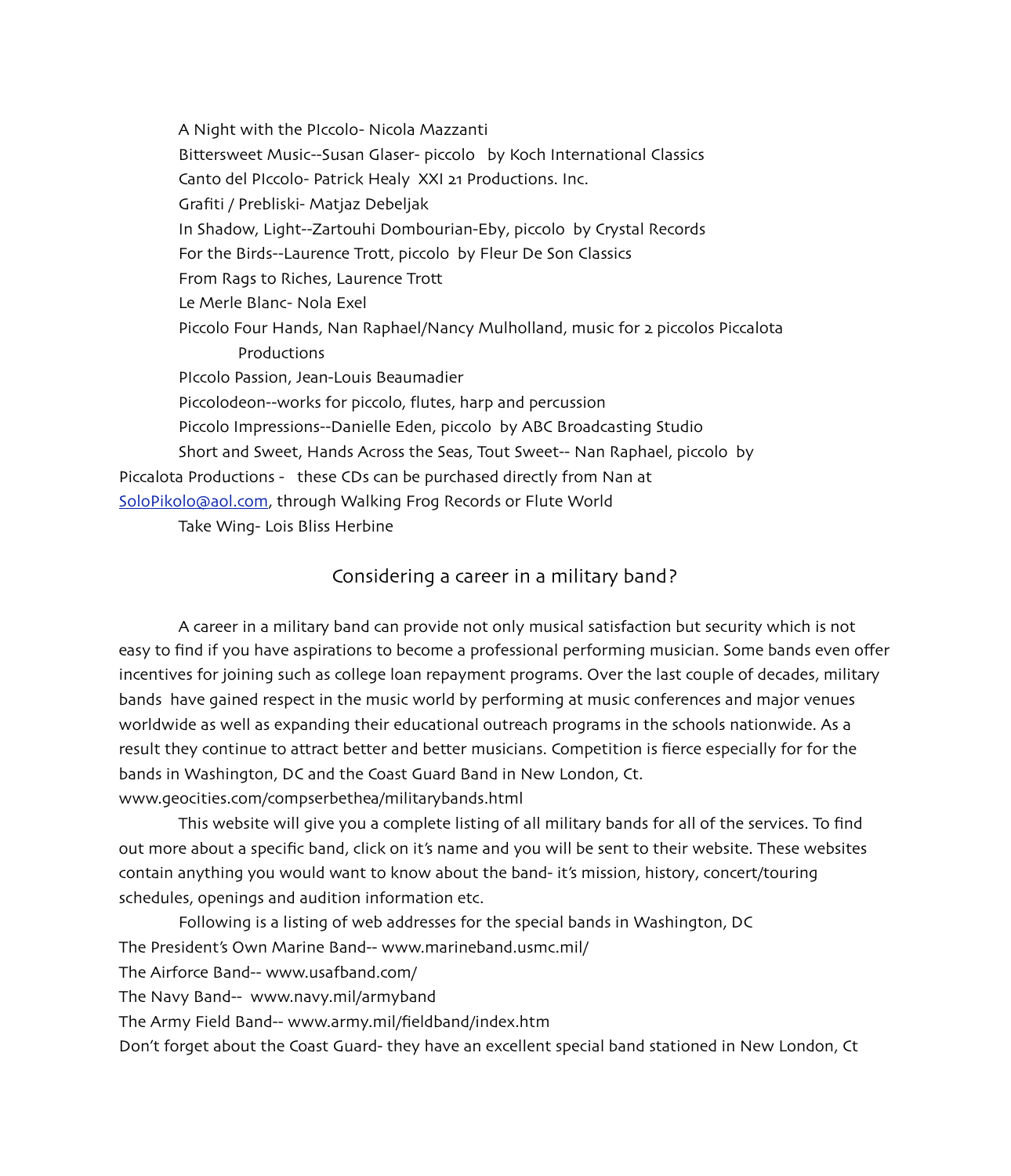www.uscg.mil/hq/g-cp/comrel/band/